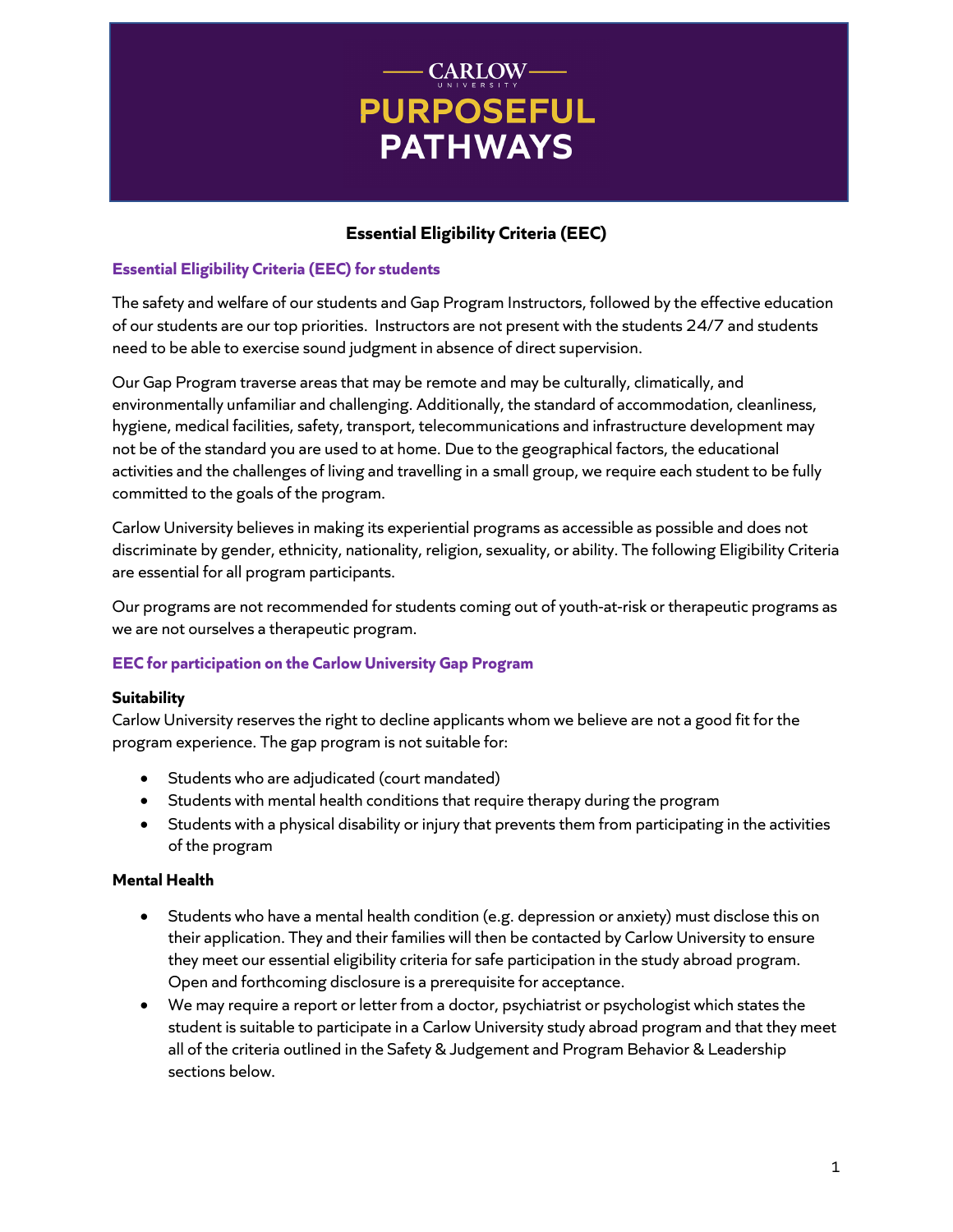# **CARLOW-PURPOSEFUL PATHWAYS**

#### **Mental Health (cont.)**

- If a mental health condition is not disclosed on the application form, Carlow University reserves the right to withdraw the student from the program.
- Students must be able to self-manage their own condition.

#### **Medication**

• Students who take prescription medications need to be able to self-manage; carrying and caring for the medication and self-administering medication at appropriate dosages or intervals without instructor supervision. If loss of medication could be problematic, instructors can carry a backup or emergency supply of medication.

#### **Language/communication**

Students must be proficient in the English language.

# **Age**

- Students must be aged 18-24 years.
- We will accept 17 year olds who've graduated high school if we are satisfied they possess the requisite maturity.
- We will occasionally accept students over 24 who are still studying or who have recently graduated, if we are satisfied that their participation will not adversely effect the rest of the group.
- Carlow University offers no guarantee to accept applicants outside the 18-24 age range.

# **Safety and Judgement**

Each student must...

- Be able to exercise sound judgment and act reliably in the absence of direct supervision, including but not limited to the hazards stated below.
- Be able to independently identify, recognize, alert and warn others of potential hazards or impending dangers. These hazards and dangers may include, but are not limited to, loose and unstable surfaces, falling rocks; rugged, steep, and uneven terrain; moving water (fast or slow) such as rivers, creeks, surf, or tides; traffic and pedestrian hazards.
- Recognize and understand the hazards and risks posed by other students, which include, but are not limited to, fatigue, state of mind, and actions that may influence judgment and decisionmaking.
- Recall and understand hazards and risks previously explained by Gap Program Instructors, activity instructors and volunteer project coordinators.
- Be able to effectively signal or notify program instructors or other course members of personal distress, injury, or need for assistance.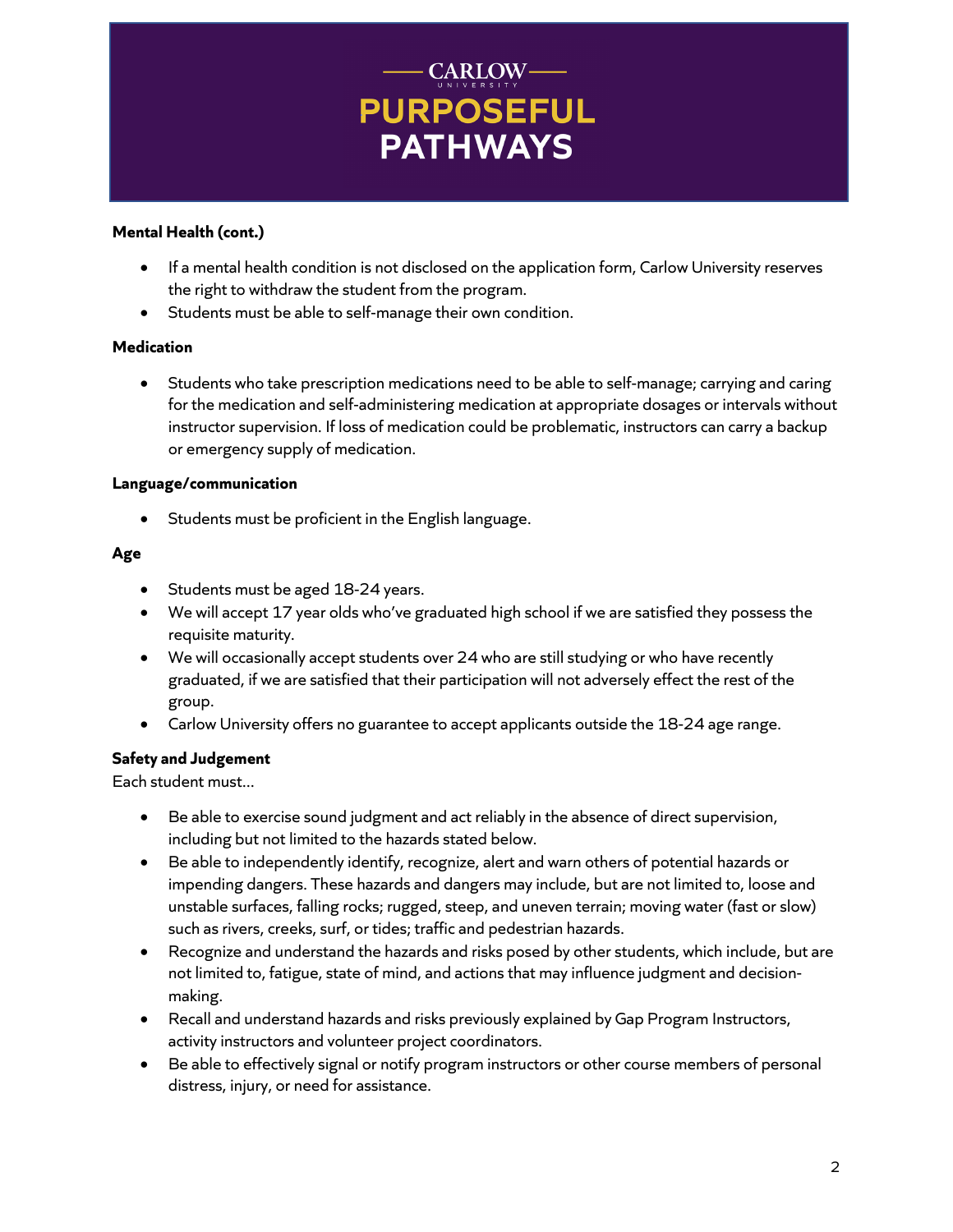# - CARLOW-**PURPOSEFUL PATHWAYS**

#### **Safety and Judgement (cont.)**

- Independently perceive, understand, and follow directions and instructions given by others to be able to successfully execute appropriate techniques to avoid hazards and/or manage risks.
- Be able to stay alert and focus attention for up to several hours at a time while travelling in wilderness terrain, undertaking volunteer project work, or receiving instruction.
- Be able to respond appropriately to stress or crisis such as when encountering severe weather or a medical emergency.
- Not continually take a greater share of the instructors focus and energy than other students.
- Practice good self-care: Maintaining adequate hydration, sufficient food intake for energy needs, sufficient sleep/rest, and dressing appropriately to remain generally healthy and be able to avoid environmental injuries such as hypothermia, heat illness, sunburn or frostbite.

#### **Program Behavior and Leadership**

Each Student must…

- Abide by the Program Rules and Behavioral Guidelines.
- Have an open mind and be willing to challenge their ideas and assumptions.
- Work effectively as a member of a team despite potentially stressful and difficult conditions. This may require problem solving on an interpersonal or group level as well as a willingness to accept differences.
- Contribute to a safe learning environment no inappropriate behavior towards others is tolerated for any reason – verbal or otherwise.
- Effectively communicate ideas and concerns on an individual and group level.
- Have the cognitive ability to learn necessary skills given the normal time limitations of the Gap Program
- Have the maturity and self-awareness to see how their behavior may be perceived by others and ability to act appropriately in differing contexts (i.e. within a group and also in an unfamiliar culture).
- Be able to take care of and always know the location of their possessions during the program.
- Acknowledge that the Gap Program can be physically challenging. Although some programs have no minimum physical requirements, our programs are active and a degree of fitness enables students to better withstand the typical rigors of travel, climate and program pace.
- Be able to participate in all program activities unless ill or injured.

#### **Environmental and Social Sustainability**

Each student must learn and then practice minimum impact and ethical travel techniques which include but are not limited to:

- Buying local to keep money in local communities and reduce the environmental impact of transporting food and goods large distances.
- Minimizing waste and resource usage.